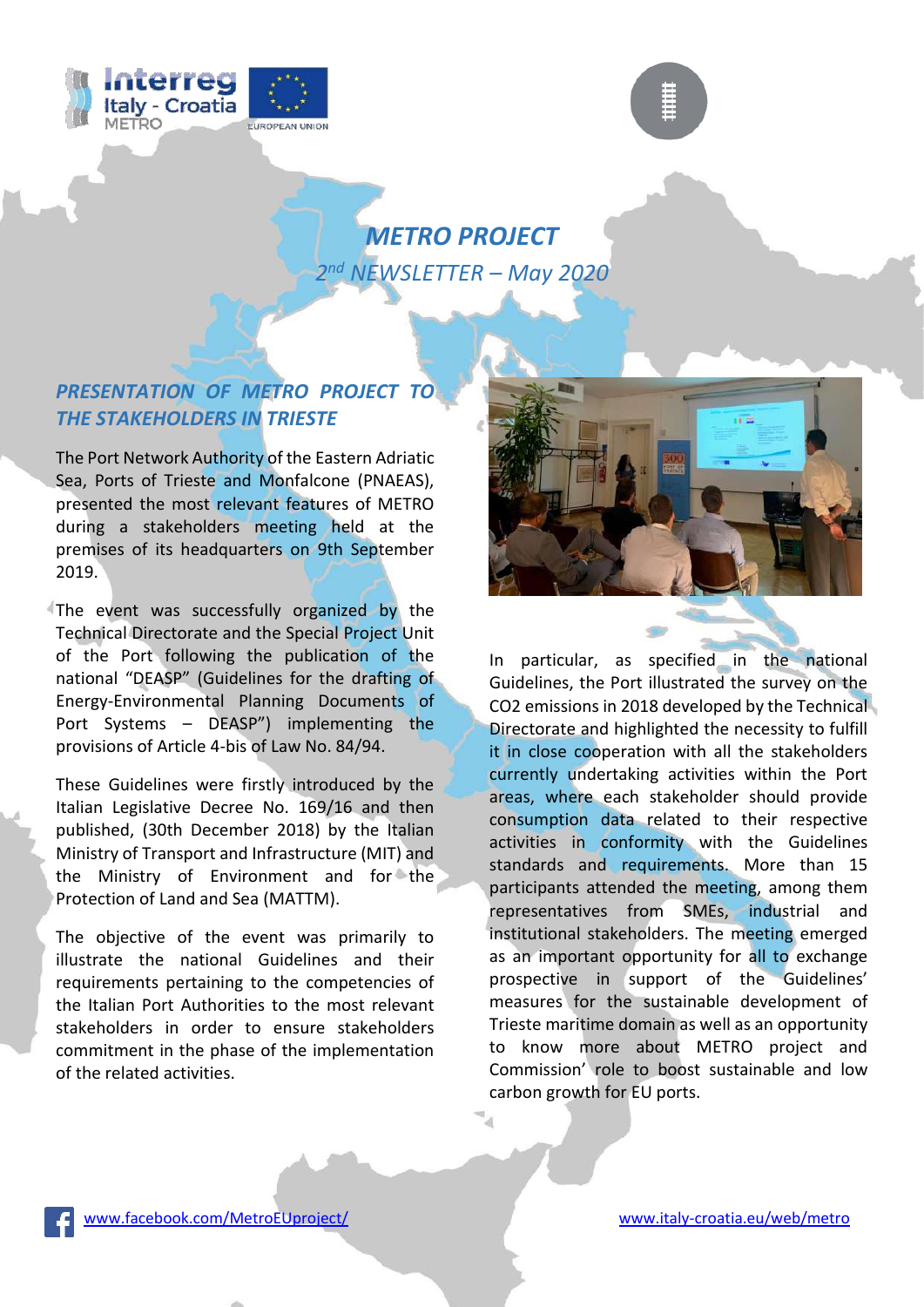



On February 27th 2020, a round table discussion was held at Istrian Development Agency within METRO project, gathered by about 30 interested participants from the private and public sector in the field of shipbuilding, tourism and maritime transport.

The meeting was attended by representatives of project partners Tehnomont Shipyard Pula, Faculty of Engineering and Faculty of Maritime Studies from Rijeka, then private company Tema Ltd. from Pula, representatives of Port Authorities of Pula, Rovinj, Poreč and Rabac, Harbour Master's office Pula, tourist agencies, representatives of Istrian Development Tourist Agency, Region of Istria and Croatian Chamber of Economy.

Participants have discussed about current situation in the field of maritime transport and potentials that Istria county have for development of this sector.







They also discussed about development of port infrastructure in the Istria County, in terms of designing ports infrastructure for RO-RO ferries and other hybrid-powered ships with associated charging stations, existing and potentially new transboundary maritime routes in the North Adriatic as well as many other topics.

Director of Istrian Development Agency, Boris Sabatti, Ph.D. pointed out that the main objective within METRO project, is to encourage the process of introducing new technologies in the field of maritime transport between Italy and Croatia, and to increase awareness for environmental sustainability of the North Adriatic sea.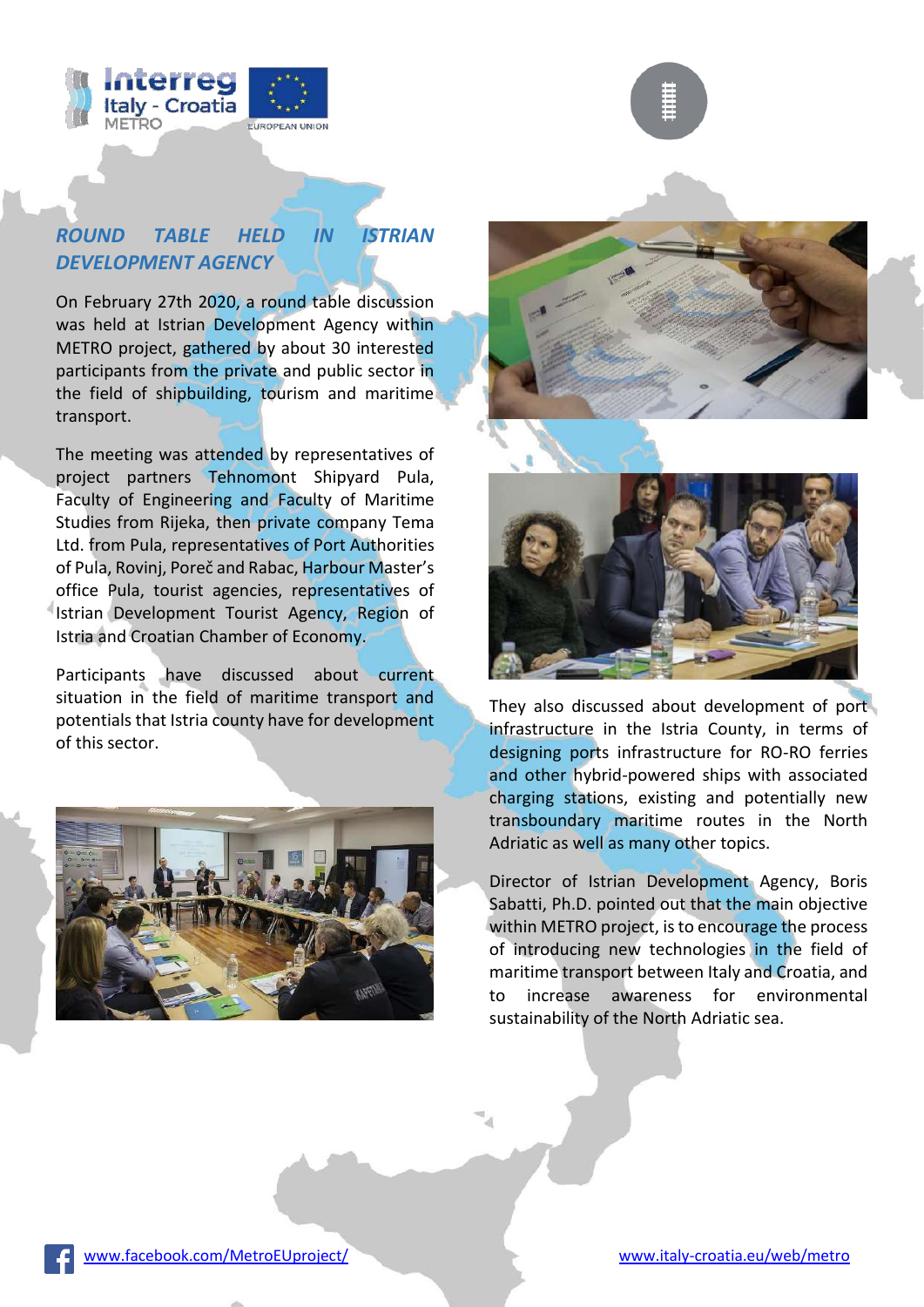



*METRO PROJECT PRESENTED AT THE 8TH INTERNATIONAL CONFERENCE ON MARINE TECHNOLOGY, IN MEMORIAM ACADEMICIAN ZLATKO WINKLER* 

The Faculty of Engineering, University of Rijeka as organizer together with co-organizers - the Faculty of Maritime Studies, University of Rijeka and the Association for Research and Development of Maritime Industries, the Faculty of Maritime Studies and Transport, University of Ljubljana has organized the 8th International Conference on Marine Technology, in memoriam of the academician Zlatko Winkler. The Conference was held at the Faculty of Engineering on November 15-16, 2019. With an enhanced international scientific committee and a considerable number of papers by foreign authors, the conference had an international character. The Conference is traditionally held under the auspice of the Croatian Academy of Sciences and Arts - The Department of Technical Sciences.

The 35 complete papers were submitted, with 95 authors and co-authors. In addition, three plenary lectures were held in the field of: Regulations for the design, construction and use of marine technology facilities, Luxury yachts and Air pollution from ships. The conference was attended by more than 100 participants, authors, co-authors, organizers, co-organizers, sponsors, professors, students, businessmen and guests.

The complete papers, after the review process will be published in the special issue of the Journal of Maritime & Transportation Sciences. The paper titled "An Analysis of Basic Parameters of Ro-Pax Ships and Double-ended Ferries as Basis for New Hybrid Ferries Designs" was presented on the Conference. The authors are L. Novak, D. Majnarić, R. Dejhalla and A. Zamarin, all from the Faculty of Engineering in Rijeka. The study was made within a framework of the METRO project. Within the study, two separate databases were formed, one for each ferry type (Ro-Pax and double-ended ferries). Data were gathered for ferries that operate in the European seas: Baltic Sea, North Sea, Mediterranean Sea, Adriatic Sea, Celtic Sea and English Channel.

Considering the quantity of gathered data, databases provide good guidelines for the selection of basic parameters of new hybrid ferry designs. This represents the first step in the process of development of new hybrid Ro-Pax and double-ended ferries within METRO project.

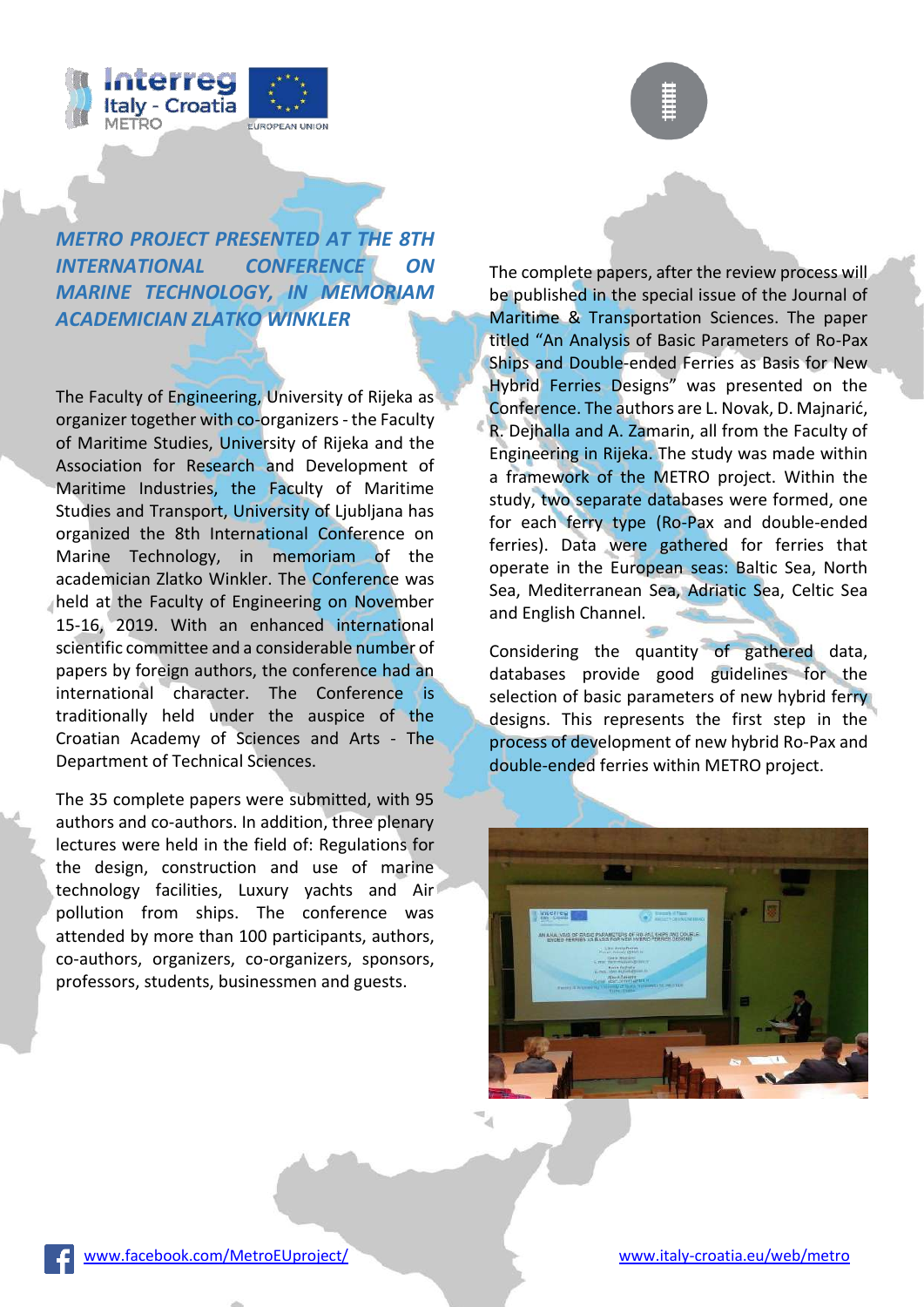





## *2 ND METRO PROJECT MEETING WAS HELD IN RIJEKA*

On 3rd of December, Faculty of Engineering - University of Rijeka (RITEH) organized in Rijeka (at RITEH premises) the second Project Bi-Annual Meeting of METRO project. The meeting was attended by all Partners, namely by University of Trieste - UNITS, University of Rijeka, Faculty of Engineering - RITEH, University of Rijeka, Faculty of Maritime Studies - PFRI, Wartsila Italia - WIT, Tehnomont Shipyard Pula - TSP, Trieste Port Authority - TPA and Istrian Development Agency – IDA. The second meeting was more focused on management aspects of the first and next project periods and all partners discussed about obligations on project activities further steps.

### *Basic data of hybrid vessels*

During dedicated working sessions, project partners (TSP, RITEH, WIT, UNITS) together with external expert, company FlowShip discussed about ships basic data in order to define a set of starting inputs to allow proceeding with the ship design.

Partners agreed in principle to move forward by framing main ship basic data, in order to allow Tehnomont Shipyard Pula to initiate the basic design activities of the two vessels, meant for the two agreed routes: Double-end ferry (Brestova-Porozina) and RoPax (Ancona-Split).

Next project meeting will be held in Trieste in June 2020.



*Hull design by Tehnomont Shipyard Pula*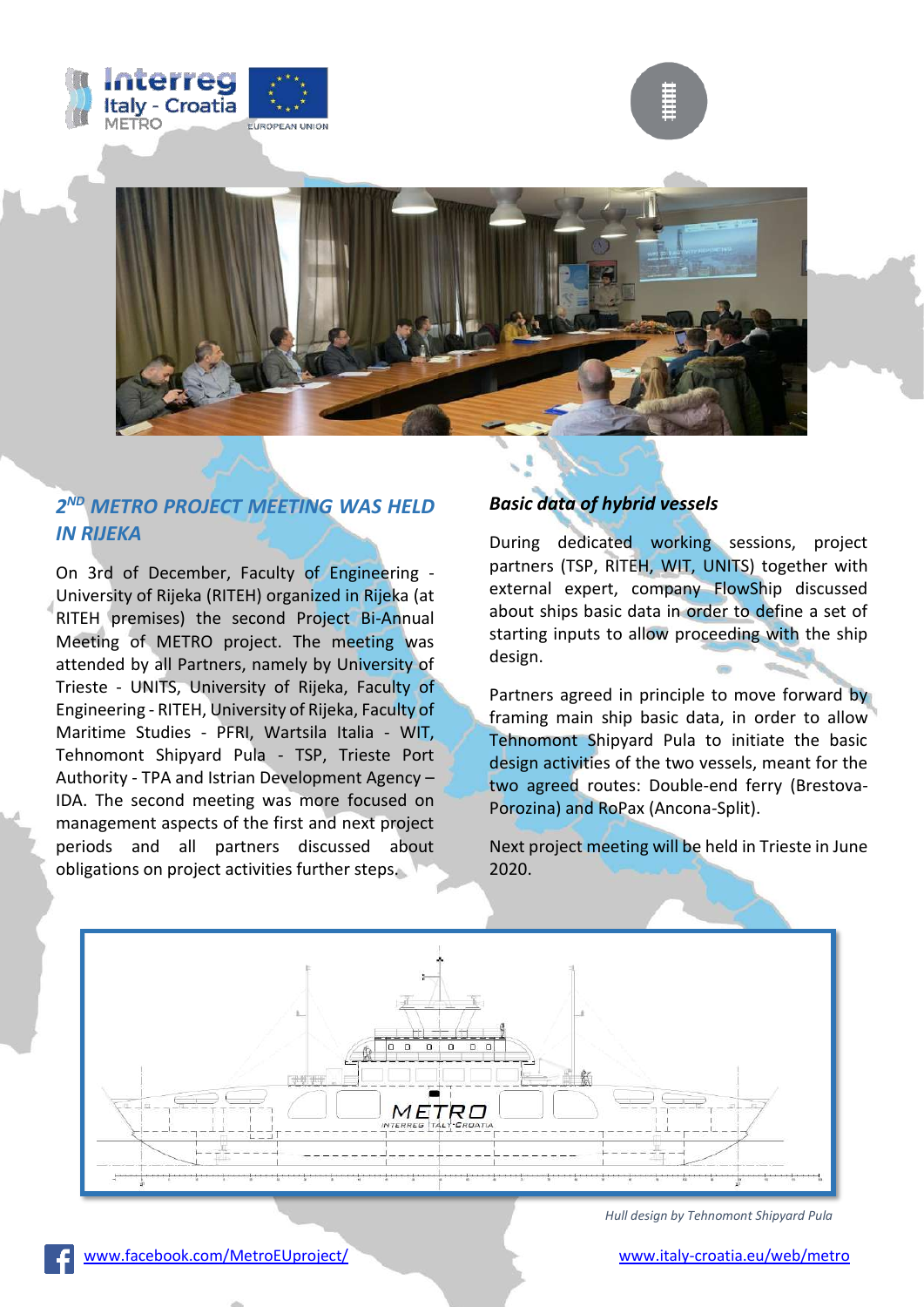





## **MAIN PARTICULARS:**

**Type:**

 $\overline{\phantom{a}}$  Passenger ship (catamaran type)

#### **Capacity:**

- $\frac{1}{2}$  3 crew members
- $\ddot{+}$  150 passengers

#### **Propulsion:**

 $\overline{\phantom{a}}$  Diesel electric propulsion

#### **Specifics:**

 $\pm$  10 wheelchair accessible

## *NEW CONTRACT FOR PASSENGER SHIP – Tehnomont Shipyard Pula*

On 19th December 2019 new contract for the design and construction of a passenger ship was signed between Tehnomont Shipyard Pula and Public Institution Brijuni National Park. The contract for the design and construction of the passenger ship was signed by the Director of the Brijuni National Park Marno Milotić and the President of the Management Board of Tehnomont Shipyard Pula, Tomislav Smirčić.

The passenger ship will be catamaran type, with a capacity of 3 crew members, 150 passengers (in an enclosed passenger space with 100 seats, of which 10 are wheelchair accessible, and in an open / covered passenger compartment with a capacity of 50 seats), installed diesel electric propulsion, and will carry Tehnomont hull number Gr. 116. Public Institution Brijuni National Park is planning to design and build the passenger ship with required characteristics that will respond to the increased touristic offer on Brijuni islands and to the enhanced visitor traffic at the sea. This activity within the project named "New attire of Brijuni islands" is co-funded by the European Regional Development Fund.

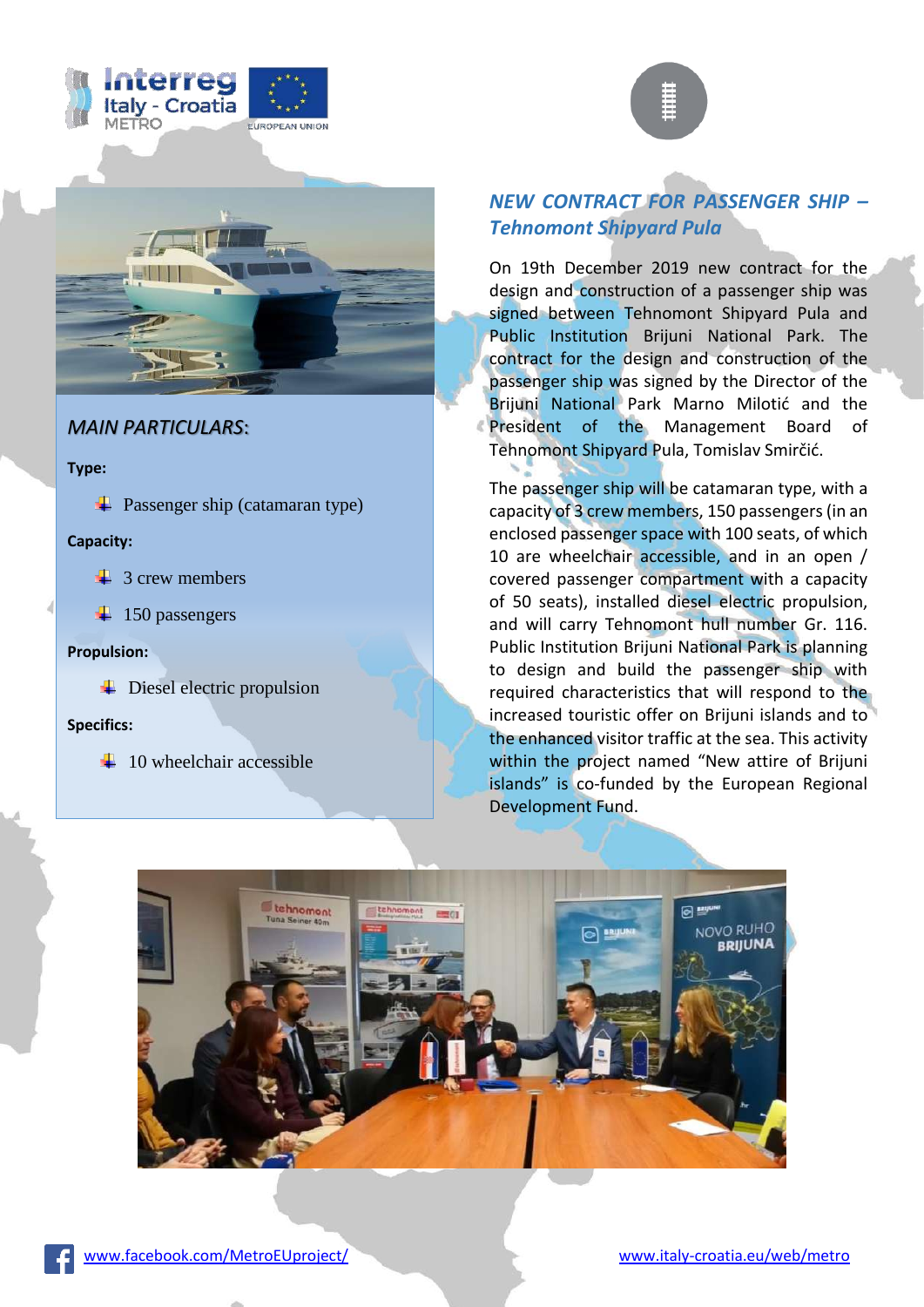



# Progetto Metro: industria e università fanno squadra per l'ambiente

L'esperienza WÄRTSILÄ al servizio dell'integrazione del sistema logistico tra innovazione, tecnologia e basso impatto ambientale

Il progetto interregionale Metro (Maritime Environ-<br>ment-friendly TRanspOrt System) scaturisce dalla nement-Friendly TRanspurt System) scaturisce dalla ne-<br>giormente integrato, efficiente e sostenibile, in linea con la<br>risoluzione MEPC.304(72), approvata dall'IMO nell'aprile<br>del2018 per la riduzione delle emissioni di gas s te dell'industriadello shipping.

Il progetto è inizi ato a gennaio 2019, con lo scopo di migliorare la qualità, si curezza e sostenibilità ambientale del tra-<br>sporto marittimo e costiero con un'attenzione specifica sui collegamenti turistici nell'area del nord dell'Adriatico, tra Italia e Croazia, L'intenzione è quella di contribuire a ridurre la congestione di traffico automobili sticonella zona, causata anche dall'intenso flusso stagionale di turismo,

L'obiettivo è perseguito sia a livello tecnologico che logistico. Inizia con la definizione delle tendenze di traffico e dei nodi cruciali, passando attraverso l'infrastruttura di fornitura dell'energia elettrica nelle zone portuali individuate in modo da identificare una nuova generazio-<br>ne di traghetti ibridi per un sistema regionale dei

trasporti più sostenibile. Un considerevole margine di miglioram ento è rappresentato dalla riduzione degli agenti inquinanti dentro i porti e, in genere, nel-<br>le aree costiere, dove le navi, specialmente durante



Reference ship of the project, M/V Bol, berthed at Porozina Port

la manovra, non operano<br>incondizioni ottimali di rendimento dei motori.

In questi casi, l'esperienza di Wärtsilä nello studiare i più innovativi sistemi ibri di di elevata qualitàviene presa come riferimento per queste tipologie di sviluppo,<br>Il progetto Metro può contare sul partenari ato tra l'Univer-

sità di Trieste, Dipartimento di ingegneria e architettura, Dipartimento per gli studi economici, Università di Rijeka (Facoltà di studi marittimi e Facoltà di Ingegneria),<br>IDA (Agenzia per lo Sviluppo Istriano), Rete delle Autorità Portuali dell'Adriatico Orientale, cantiere Tehnomont di Pula e Wärtsilä Italia,

Inoltre valutando il comportamento delle navi attuali attraverso l'analisi di dati reali, che vengono in crociati con le stime deifuturi trasporti di merci e passeggeri, il progetto pre-<br>vede di concepire il più realistico ed efficiente sistema di propulsione e di progetto nave, che rappresenta un precedente unico di partenza per i futuri traghetti della regione.#

Website ufficiale:<br>https://www.italy-croatia.eu/web/metro

Metro project: when industries and universities team up for the environment

In line with the MEPC.304(72) resolution, approved by IMO in April 2018 for reducing GHG from the shipping industry, Metro inter-regional project (Maritime<br>Environment-friendly TRanspOrt systems) starts from the need of a more integrated, efficient and sustainable

maritime transportation system.<br>The project started in January 2019 aiming to improve the quality<br>safety and environmental sustainability of the marine and coasts are portation with a specific focus on the touristic connections in<br>the NorthA drialic area, between thay and Croatia, willing to<br>contribute to lower the

automotive traffic congestion, also caused by seasonal tourism flows in the region The target is pursued both on a<br>technological and logistic wel. It starts by defining the tramic trends and the challenging knotspassing<br>through the electrical power pply infrastructure adaptation in the ide regional harbours, to consequently get the hybrid ferries concept design for a transportation system. A targe margin of improvement is<br>related to pollutants reduction<br>inside harbour (and in general<br>coastalareas), where vessels, especially during the manoeuvring phase, are not

or of the contract of the

operating at an optimal engine working point. In these frames the<br>experience of Wartsila in studying the most innovative and<br>adaptable high quality hybrid systems is taken as a benchmark for these development typology.

these development typology.<br>
Metro preject can rely on a highwahable partnership between the<br>
Metro preject can rely on a highwahable partnership between the<br>
University of Trieste (Department of engineering and architectu is expecting to enable the most realistic and efficient hybridivessel propulsion system and ship design, representing an unprecedented<br>path starting point for the future ferries of the region.

https://www.italy-creatia.eu/web/metro